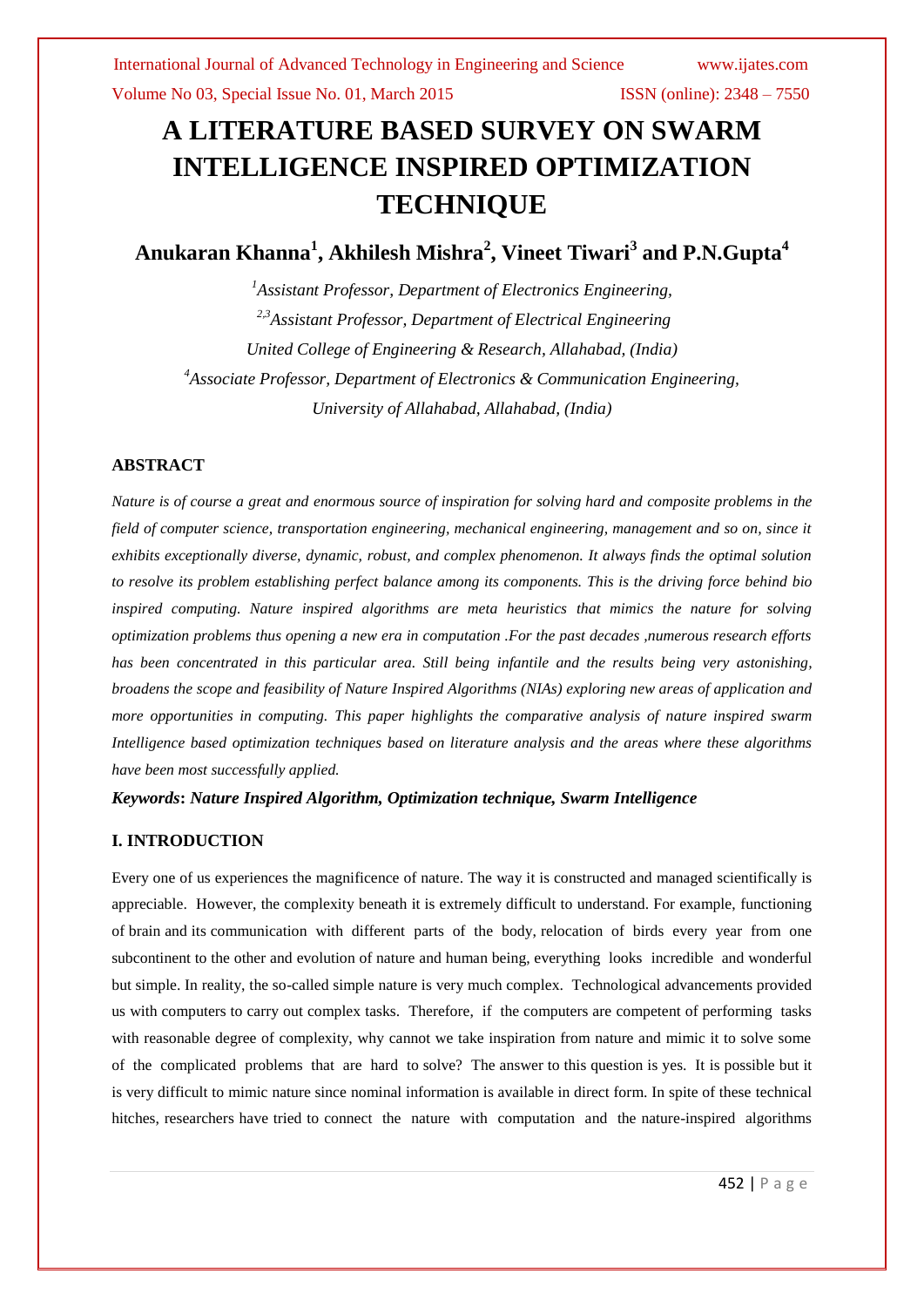have resulted as an outcome of some of the finest research work. This paper discusses the classification of set of nature-inspired algorithms particularly brief explanation of swarm based algorithm.

## **II. CLASSIFICATION OF NATURE INSPIRED ALGORITHMS**

Nature presents many diverse phenomenons. These can be transformed into mathematical algorithms, which, formulates to mathematical algorithms. However, based on the applicability some of these algorithms have reached a stage of development while some are still in the intangible phase or in a situation where the application mapping is not found. Nature inspired algorithms are broadly categorized into four categories based on the fundamental natural process that they possess : swarm intelligence (SI) based, bio-inspired (but not SI-based), physics/chemistry-based, and others. However, we will focus here on swarm intelligence (SI) based algorithms.

It is worth pointing out the classifications here are not distinctive as some algorithms can be categorized into different categories at the same time. The categorization depends on the real perspective and inspirations. Therefore, the categorization here is just one probable attempt, though the stress is placed on the sources of inspiration.

#### **2.1 Swarm intelligence based**

Swarm intelligence (SI) concerns the cooperative, promising performance of multiple, interacting agents who follow some plain rules [1]. While each agent may be measured as unintelligent, the whole system of multiple agents may show some self-organization performance and thus can behave like some sort of cooperative intelligence. Many algorithms have been developed by drawing inspiration from swarm-intelligence systems in nature.

All SI based algorithms use multi-agents, inspired by the cooperative actions of social insects like ants, bees, as well as from other animal societies like flocks of birds or fish. A list of swarm intelligence algorithms and there principle is grouped in Table 1.

SI-based algorithms are amongst the most accepted and extensively used. There are several reasons for such recognition; one of the reasons is that SI-based algorithms usually shared information among multiple agents, so that self-organization, co-evolution and learning all through iterations may help to provide the high efficiency of most SI-based algorithms. Another reason is that multiple agent can be parallelized easily so that large extent optimization becomes more realistic from the implementation point of view.

#### **2.2 Bio-inspired (not SI-based)**

In true sense, bio-inspired algorithms form a popular of all nature-inspired algorithms. From the set theory point of view, SI-based algorithms are a subset of bio-inspired algorithms, while bio-inspired algorithms are a subset of nature-inspired algorithms [1]. That is

### SI-based ⊂ bio-inspired ⊂ nature-inspired

On the other hand, not all nature-inspired algorithms are bio-inspired, and some are wholly physics and chemistry based algorithms as we will see below. Many bio-inspired algorithms do not use directly the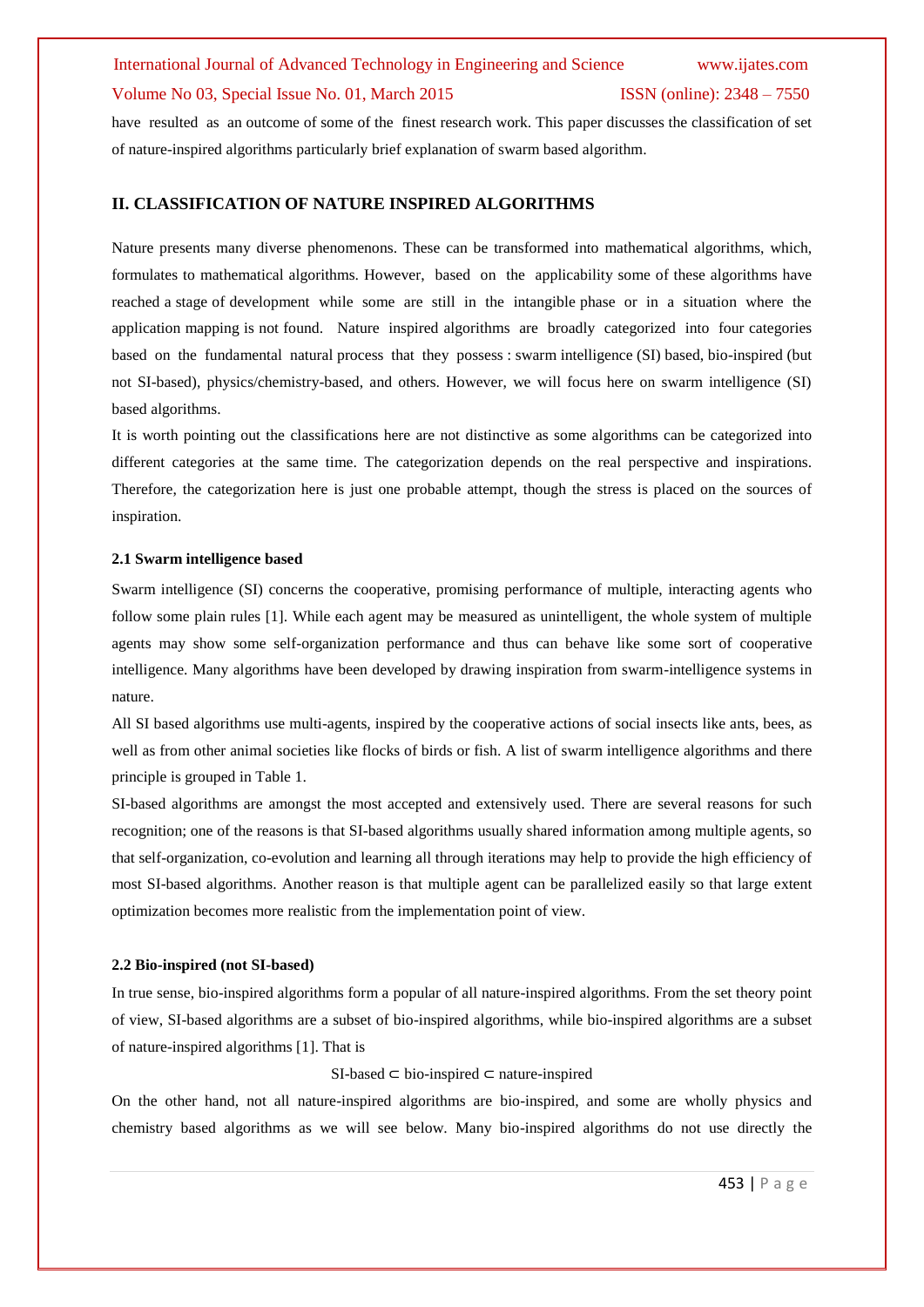swarming behaviour. Therefore, it is better to call them bio-inspired, but not SI-based like Invasive weed optimization, Paddy Field Algorithm, Flower pollination algorithm etc.

## **2.3 Physics and Chemistry based**

Not all algorithms are bio-inspired, since their sources of inspiration often come from physics and chemistry. For the algorithms that are not bio-inspired, most have been developed by mimicking certain physical and/or chemical laws, including electrical charges, gravity, river systems, etc. As diverse natural systems are relevant to this category, we can even subdivide these into physics and chemistry based algorithms.

### **2.4 Other algorithms**

While researchers develop new algorithms, some may look for idea away from nature. As a result, some algorithms are not bio-inspired or physics/chemistry-based, it is sometimes difficult to put some algorithms in the above three categories, because these algorithms have been developed by using various characteristics from diverse sources, such as social, emotional, etc. In this case, it is better to put them in the other category.

## **III APPLICATIONS**

Nature Inspired Computing techniques are so elastic that they can be applied to broad range of problems, so flexible that they can deal with undetected data and capable of learning, so robust that they can handle imperfect data.. There are three key differences between conventional computing systems and biological information processing systems: components of biological systems react slowly but implement much higher-level operations. The capacity of biological systems to assemble and develop on their own enables much higher interconnection densities. The implementation of biological systems is not a premeditated one.

One who wishes for solutions from nature for complex problems has to first examine the nature"s behaviour cautiously. The subsequent step is to use models and record all the behaviours observed so far. The above steps should be repeated till an ideal operational model is obtained. As a by-product some unidentified mechanisms may be found. Based on the examination from nature a problem-solving strategy is formulated. Two main computational applications of NIC are Clustering and Optimization.

#### **3.1 Clustering**

Clustering is the unverified categorization of patterns into groups (clusters). An explanation of clustering could be the method of organizing objects into groups whose members are similar in some way. A cluster is therefore a group of objects which are "similar" among them and are "dissimilar" to the objects belonging to other clusters.

The objective of clustering is to determine the intrinsic grouping in a set of unlabeled data. It can be shown that there is no supreme "best" criterion which would be independent of the final objective of the clustering. Consequently, it is the user which must provide this criterion, in such a way that the result of the clustering will suit their needs.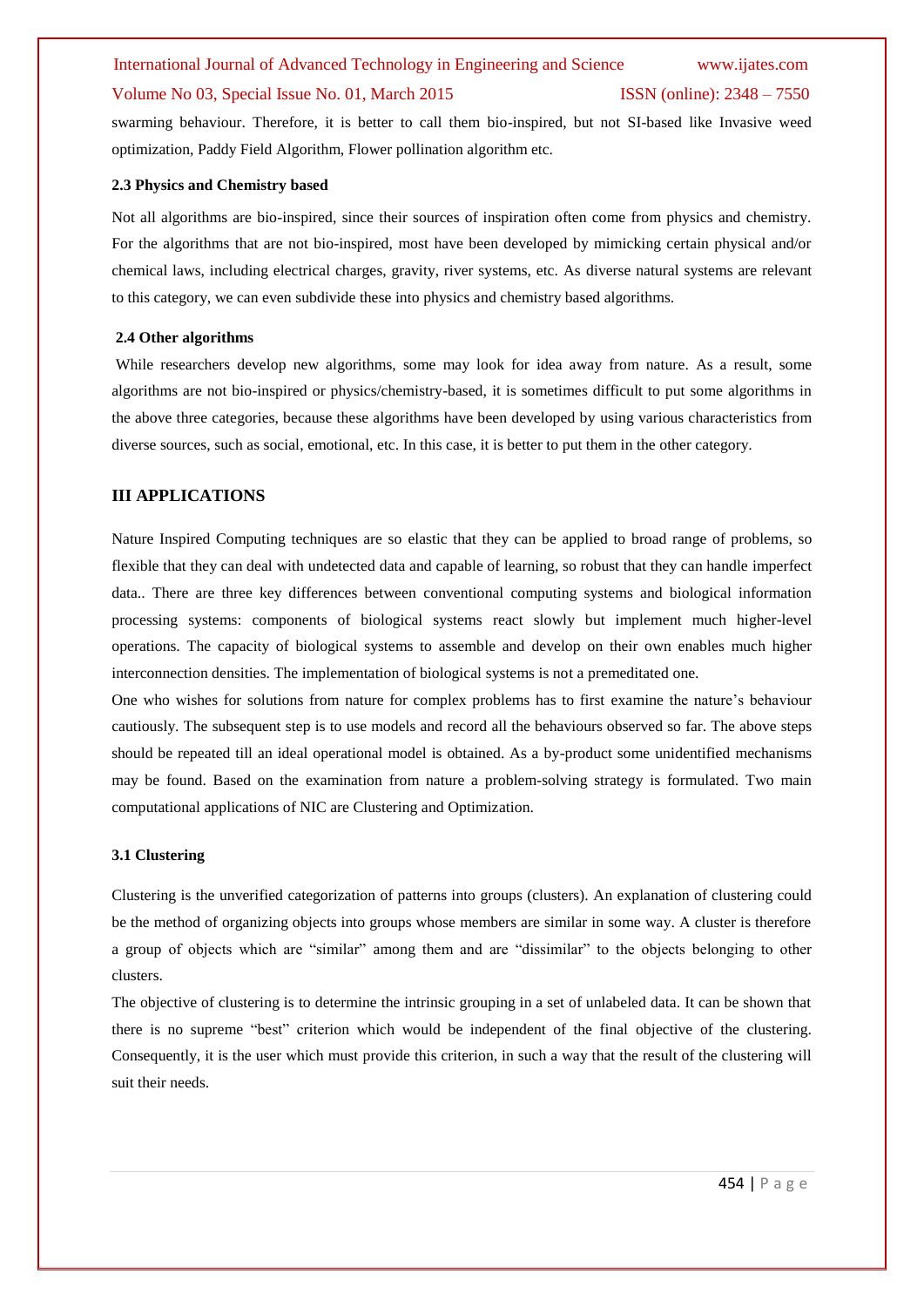## **3.2 Optimization**

An optimization problem is the problem of finding the best solution from all possible solutions. Optimization problems can be divided into two categories depending on whether the variables are continuous or discrete. Classification of optimization algorithm can be carried out in many ways. A straightforward way is to look at the nature of the algorithm, and this divides the algorithm into two categories: deterministic algorithms, and stochastic algorithms.

Deterministic algorithms pursue a rigorous process, and its path and values of both design variables and the function are repeatable. On the other hand, stochastic algorithms always have some randomness and every individual path towards a possible solution is not exactly repeatable.

Several techniques are suitable only for specific types of problems. Thus, it is significant to identify the characteristics of a problem and to identify a suitable technique in the context of given problem to find the optimal solution, such that for each class of problems there are different minimization methods, varying in computational requirements, convergence properties, and so on. Optimization problems are classified according to the mathematical characteristics of the objective function, the constraints and the control variables. The most significant characteristic is the nature of the objective function. The relationship between the control variables is of a particular form, such as linear, e.g.

f(x) = b<sup>t</sup> x+c ……………………………(1)

Where b is a constant-valued vector and c is a constant, or quadratic, e.g.

 $f(x) = x^t A x b^t x + c \dots (2)$ 



**Fig. 1 Flow chart of Optimization Technique formulation**

Where A is a constant-valued matrix, special methods exist that are guaranteed to locate the optimal solution very efficiently.

The optimization technique formulates the problem in given below steps:

1. Make a basic configuration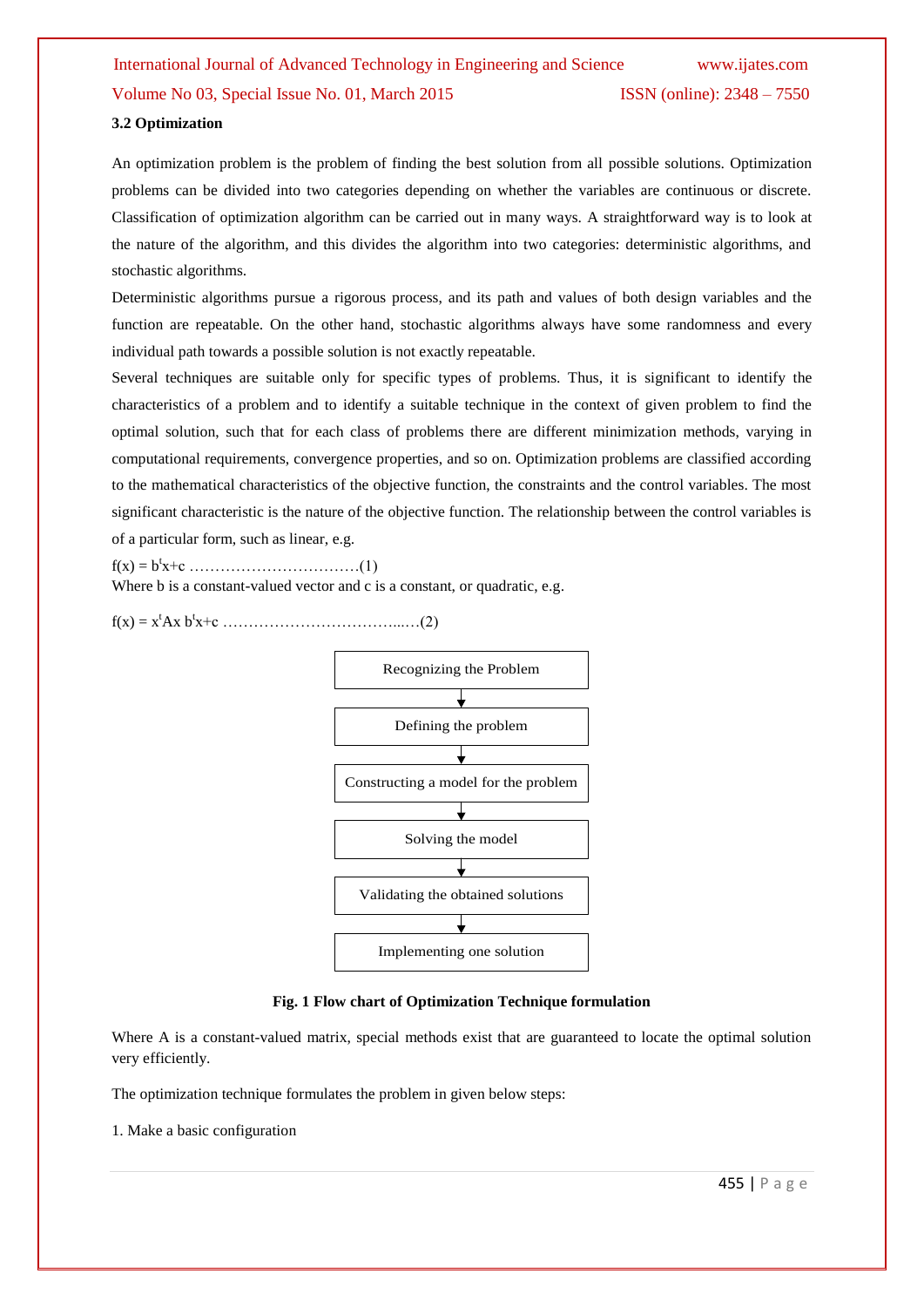- 2. Recognize the decision variables
- 3. Establish the objective function
- 4. Recognize any constraints
- 5. Choose and apply an optimization method

# **IV. SWARM INTELLIGENCE BASED OPTIMIZATION TECHNIQUES**

The different SI based optimization techniques are given as:-

## **4.1 Ant Colony**



**Fig. 2 Flow chart of Ant Colony Optimization Algorithm**

ACO is among the most successful swarm based algorithms propounded by Dorigo & Di Caro in 1999 [12] .It is a meta heuristic inspired by the foraging actions of ants in the wild, and moreover, the phenomena known as stigmergy, term used by Grasse in 1959.Stigmergy refers to the indirect communication amongst a selforganizing emergent system via individuals modifying their local environment. The most interesting aspect of the collaborative behavior of several ant species is their ability to find shortest paths between the ants' nest and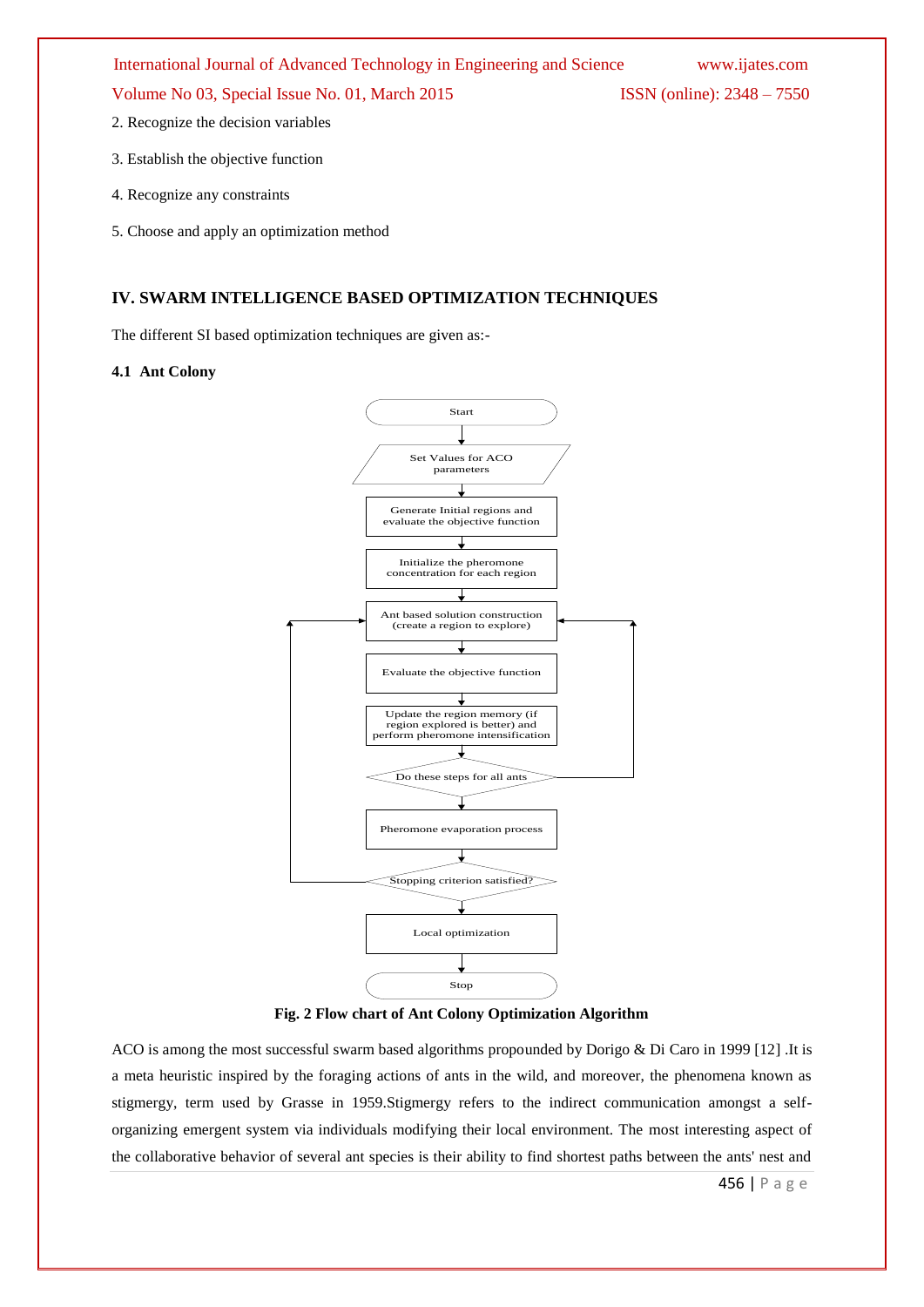the food sources by tracing pheromone trails Then, ants choose the path to follow by a probabilistic decision biased by the amount of pheromone: the stronger the pheromone trail, the higher its desirability. Because ants in turn deposit pheromone on the path they are following, this behavior results in a self-reinforcing process leading to the formation of paths marked by high pheromone concentration. By modeling and simulating ant foraging behavior, brood sorting, nest building and self-assembling, etc. algorithms can be developed that could be used for complex, combinatorial optimization problems.

The first ant algorithm, named Ant System (AS), was developed in the nineties by Dorigo et al. (1996) and tested successfully on the well known benchmark Travelling Salesman Problem. The ACO meta heuristic was developed (Dorigo & Di Caro, 1999;) to generalize, the overall method of solving combinatorial problems by approximate solutions based on the generic behavior of natural ants. ACO is structured into three main functions as Ant Solutions Construct, Pheromone Update, and Deamon Actions.

## **4.2 Artificial bee colony**

Artificial bee colony (ABC) Algorithm is an optimization algorithm based on the intelligent behavior of honey bee foraging. This model was introduced by Dervis Karaboga in 2005, and is based on inspecting the behaviors of real bees on finding nectar amounts and sharing the information of food sources to the other bees in the hive. These specialized bees try to maximize the nectar amount stored in the hive by performing efficient division of labour and self-organization [7]. The three agents in Artificial Bee Colony are: The Employed Bee, The Onlooker Bee , The Scout. The employed bees are associated with the specific food sources, onlooker bees watching the dance of employed bees within the hive to choose a food source, and scout bees searching for food sources randomly [4]. The onlooker bees and the scout bees are the unemployed bees. Initially, the scout bees discover the positions of all food sources, thereafter, the job of the employed bee starts. An artificial employed bee probabilistically obtains some modifications on the position in its memory to target a new food source and find the nectar amount or the fitness value of the new source. Later, the onlooker bee evaluates the information taken from all artificial employed bees and then chooses a final food source with the highest probability related to its nectar number. If the fitness value of new one is higher than that of the previous one, the bee forgets the old one and memorizes the new position [5]. This is called as greedy selection. Then the employed bee whose food source has been exhausted becomes a scout bee to search for the further food sources once again.

In ABC, the solutions represent the food sources and the nectar quantity of the food sources corresponds to the fitness of the associated solution. The number of the employed and the onlooker bees is same, and this number is equal to the number of food sources [8]. Employed bees whose solutions cannot be improved through a predetermined number of trials, specified by the user of the ABC algorithm and called —limitl, become scouts and their solutions are abandoned [4], [6].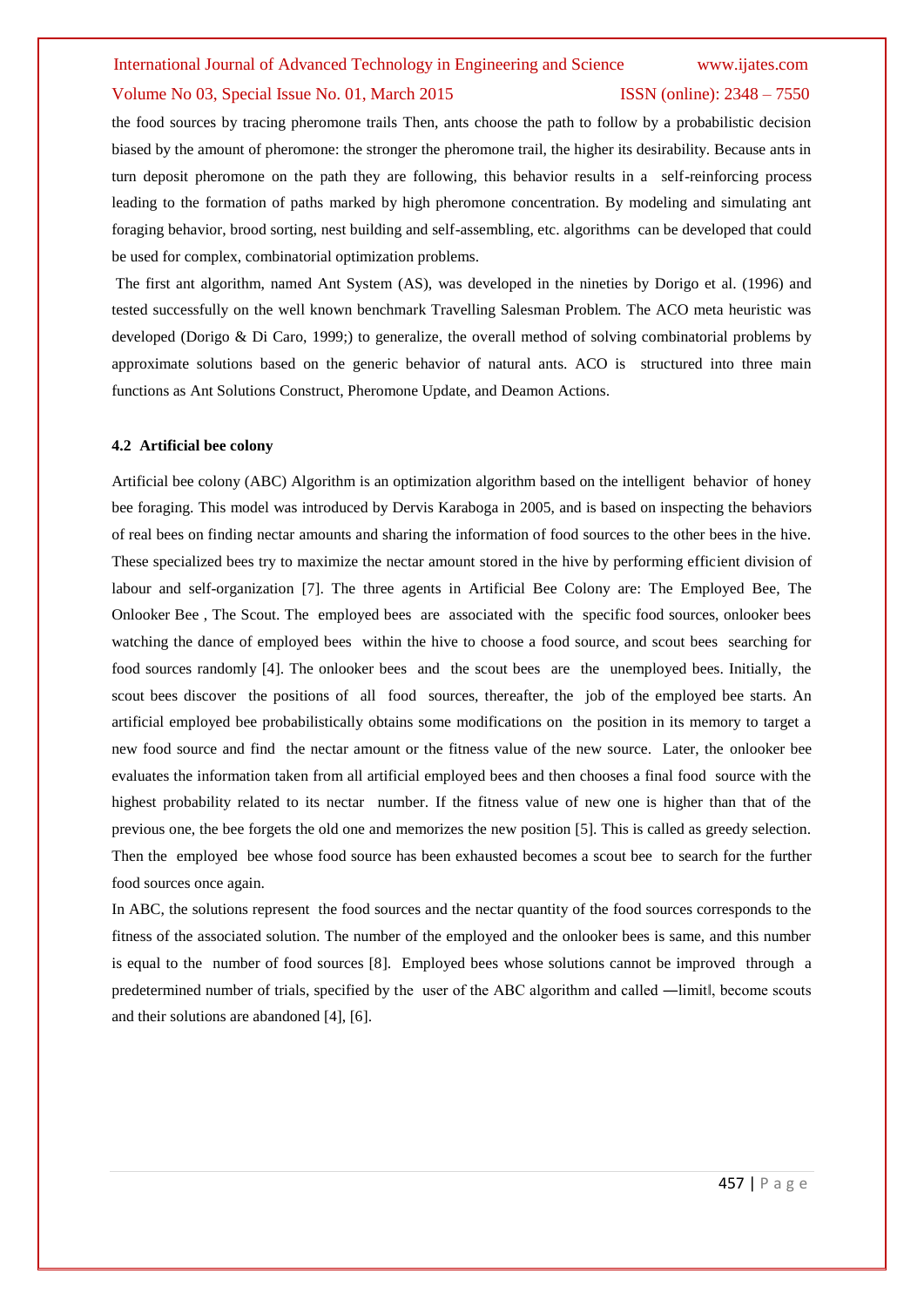# International Journal of Advanced Technology in Engineering and Science [www.ijates.com](http://www.ijates.com/)

# Volume No 03, Special Issue No. 01, March 2015 ISSN (online): 2348 – 7550



**Fig. 3 Flow chart of Artificial Bee Colony Optimization Algorithm**

# **4.3 Bacterial foraging**

BFA is a newly introduced evolutionary optimization algorithm that mimics the foraging behavior of Escherichia coli (commonly referred to as E. coli) bacteria. [19] There are successful applications of BFA in optimization problems such as economic load dispatch and power systems. BFA models the movement of E. coli bacteria that thrive to find nutrient-rich locations in human intestine. An E. coli bacterium moves using a pattern of two types of movements: tumbling and swimming. Tumbling refers to a random change in the direction of movement, and swimming refers to moving in a straight line in a given direction. A bacterium in a neutral medium alternates between tumbling and swimming movements [19].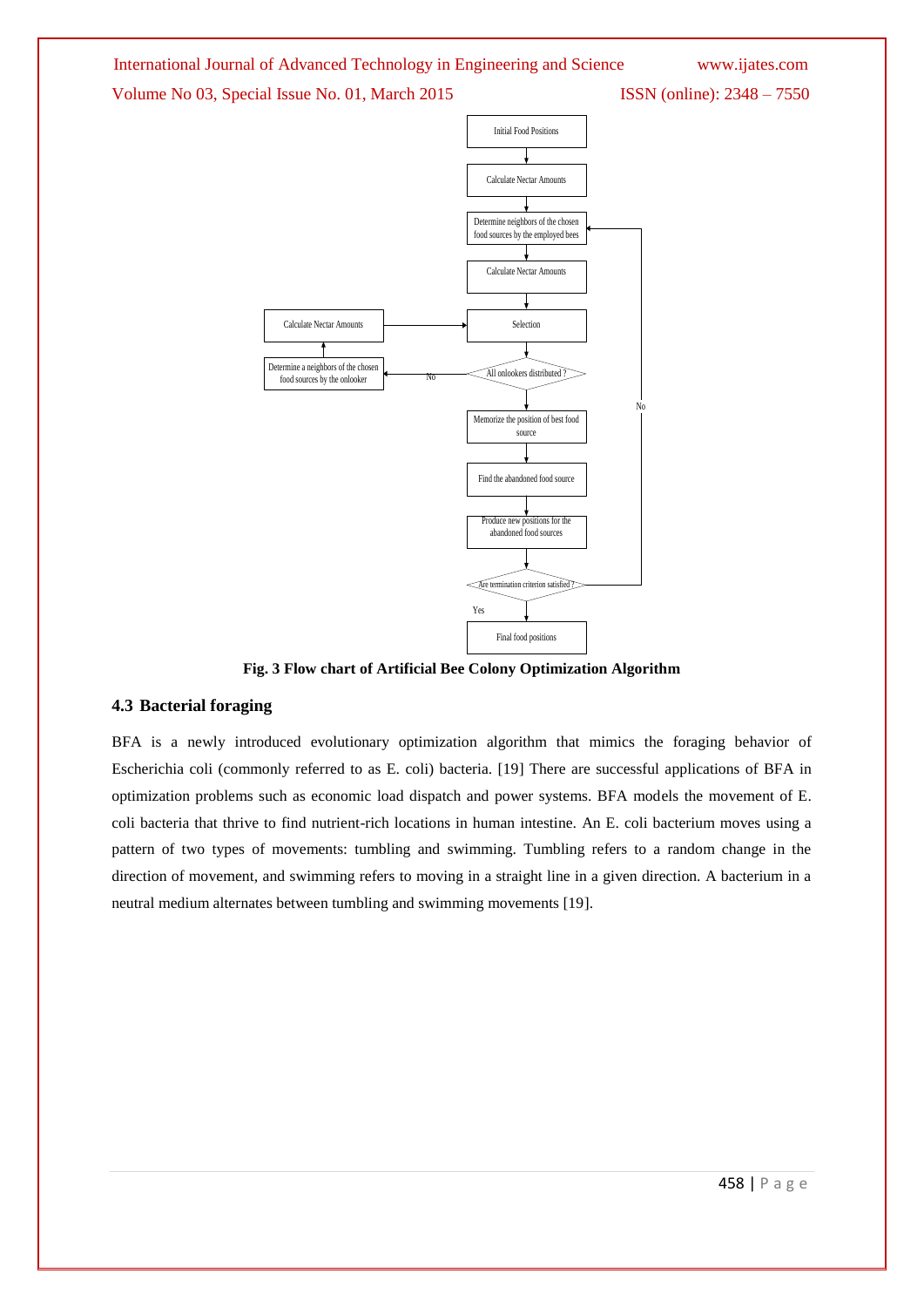



**Fig. 4 Flow chart of Bacterial Foraging Algorithm**

## **4.4 Bat algorithm**

Xin-She Yang (2010) [3] propose the Bat Algorithm (BA), BA is inspired by the research on the social behavior of bats. The BA is based on the echolocation behaviour of bats. Microbats use a type of sonar (echolocation) to detect prey, avoid obstacles, and locate their roosting crevices in the dark. These bats emit a very loud sound pulse and listen for the echo that bounces back from the surrounding objects. Their pulses vary in properties and can be correlated with their hunting strategies, depending on the species [3]. Based on the above description of bat process, Xin-She Yang proposes the Bat algorithm. The structure of the pseudo code of the Bat Algorithm is as follows [3]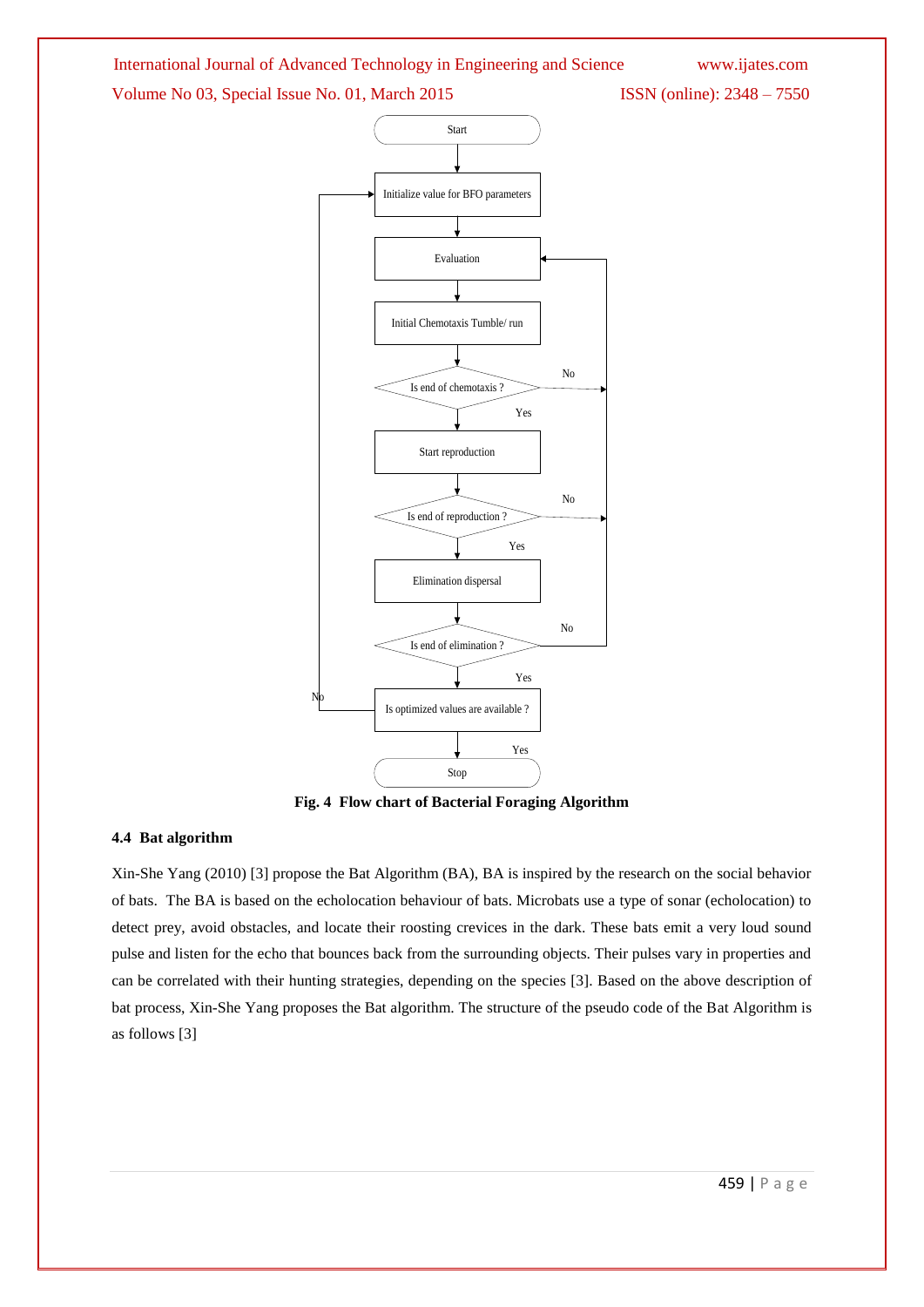

**Fig. 5 Flow chart of Bat Algorithm**

#### **4.5 Cuckoo search**

The CSA is introduced by yang and Deb in 2009 [11-12]. The CS was inspired by compel brood parasitism of cuckoo species by laying their eggs in the nests of host birds. Some cuckoos have evolved in such a way that female scrounging cuckoos can reproduce or rather imitate the colors and patterns of the eggs of a few chosen host species. This reduces the probability of the eggs being abandoned. Yang and dev also suggested in their research that levy flights is useful for improve solution quality besides on random walk method. A Levy flight is a random walk in which the step-lengths are distributed according to a heavy-tailed probability distribution. Each egg in a nest represents a solution .the objective it to employ good quality solution in the nest and replace those which are not so good solution. The algorithm based on three idealized rule:

• Each Cuckoo laid one egg only, and dumps the egg in a randomly chosen nest.

• The best nest (with quality solutions) will carry over the next generation.

• The number of available nest is fixed and a host can identify an alien egg with probability Pa [0, 1].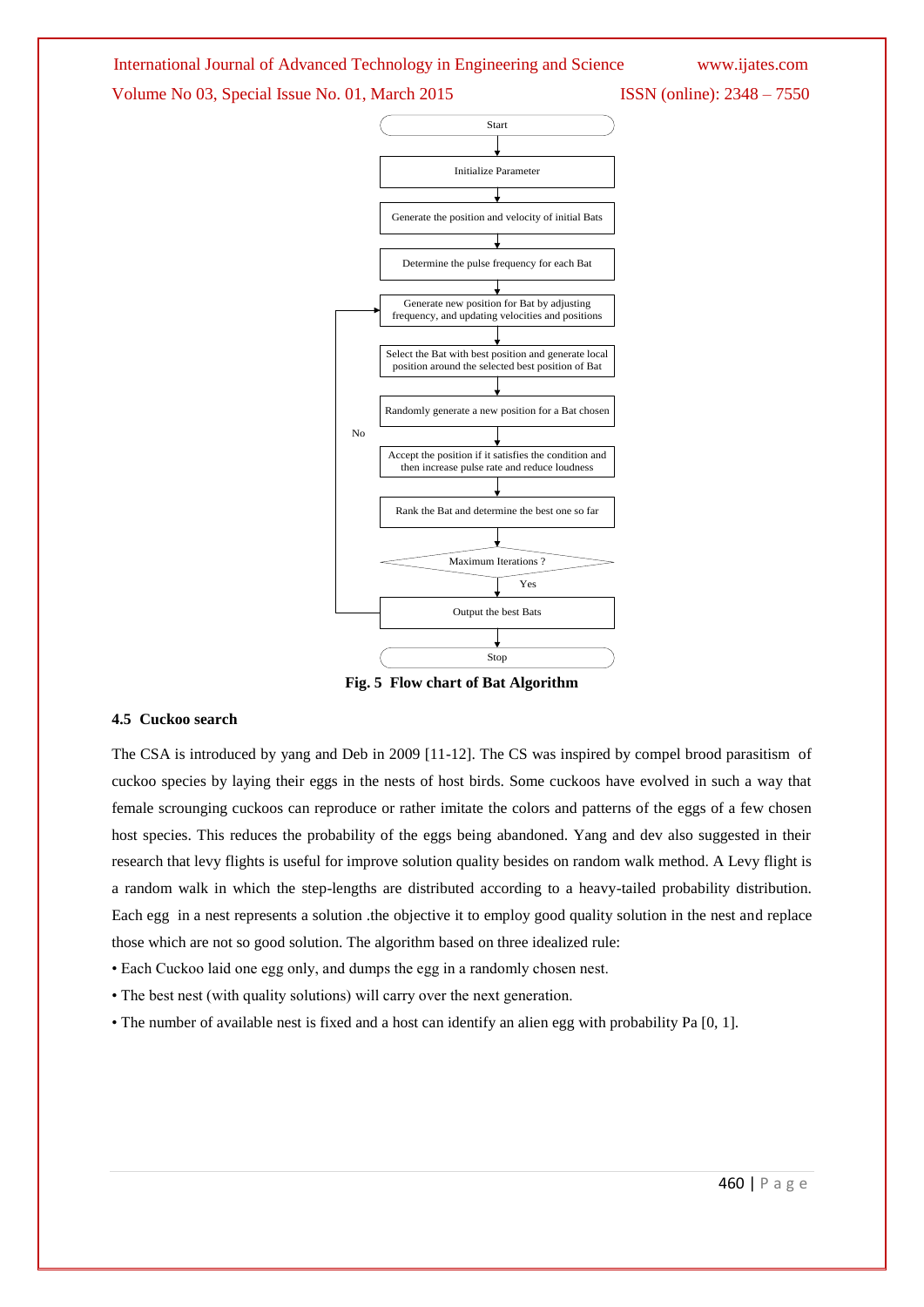



**Fig. 6 Flow chart of Cuckoo Search Algorithm**

#### **4.6 Firefly**

Fire flies, also called glowworms or lightning bugs are found all over the world. There are around two thousand firefly species and most fireflies produce short and rhythmic flashes of light. The pattern of flashes is often unique for a particular species. The fundamental functions of such flashes are to attract mating partners and preys. Females respond to male"s unique pattern of flashing within the same species. The light emitting from their body strictly obeys the inverse square law i.e. as the distance between two flies increases, the intensity of light decreases. The air absorbs light, which becomes weaker and weaker as the distance increases. The bioluminescence from the body of the fireflies is due to "luciferin", which is a heterocyclic compound.

Xin-She Yang [2] put forward firefly algorithm with inspiration from collective social behavior of fireflies promoted by communication through bioluminescence of characteristic different glittering patterns of flashes. It is another population based metaheuristic algorithm and used in nonlinear multimodal optimization in dynamic environment. The algorithm is formulated by assuming (i) All fireflies are unisexual, so that one firefly will be attracted to all other fireflies. (ii) Attractiveness is proportional to their brightness, and for any two fireflies, the less bright one will be attracted by (and thus move to) the brighter one; however, the brightness can decreases as the distance between them increases. (iii) If there are no fireflies brighter than a given firefly, it will move randomly. The brightness is associated with the objective function and the associated constraints along with the local activities carried out by the fireflies.[13]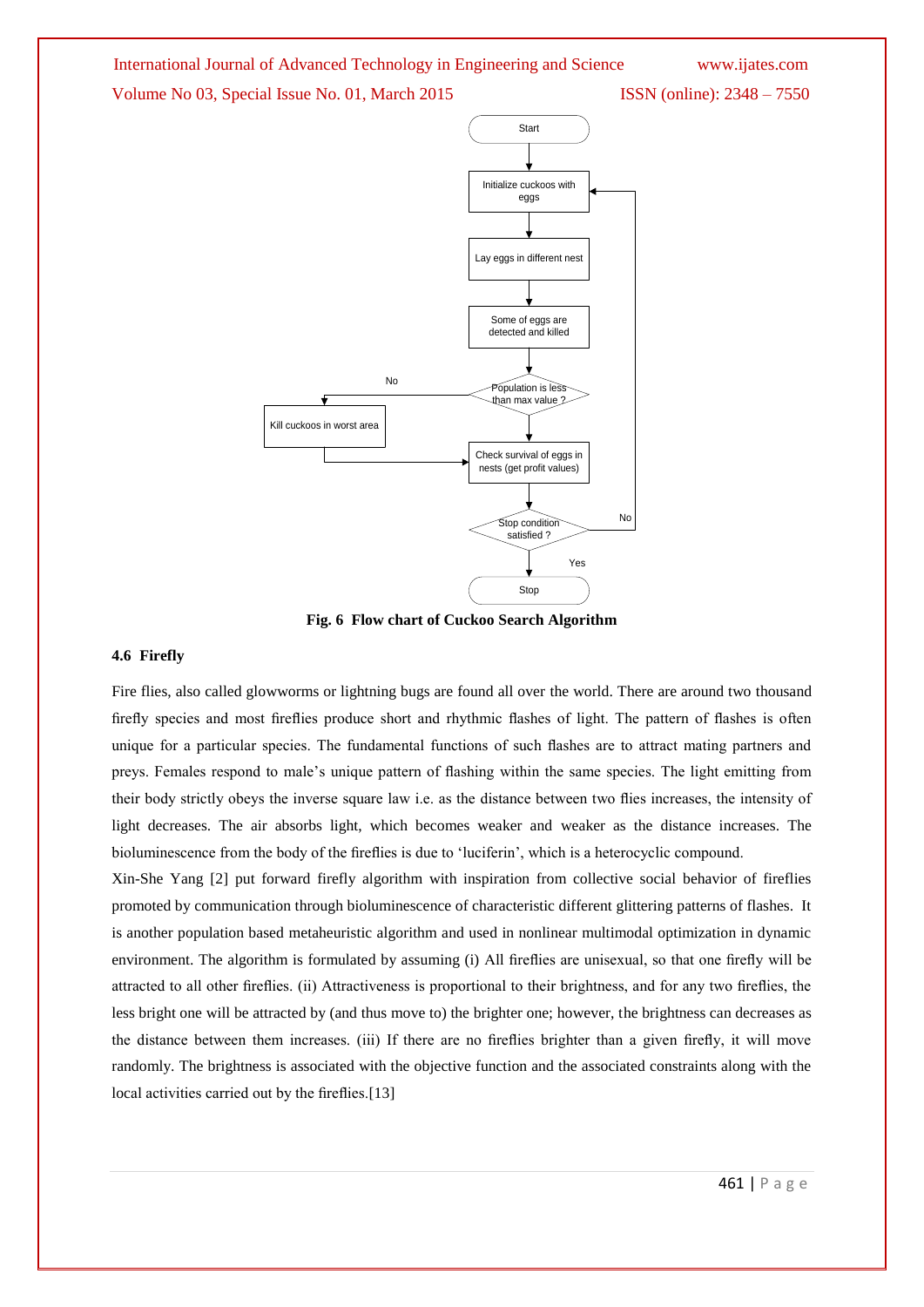



**Fig. 7 Flow chart of Firefly Algorithm**

#### **4.7 Krill herd**

Many Research have been done in order to find the mechanism that lead to the development non- random formation of groups by various marine animals [14,15].The significant mechanisms identified are feeding ability, protection from predators, enhanced reproduction and environmental condition.

Krills from Antarctic region are one of the best researched marine animals. One of the most significant ability of krills is that they can form large swarms [16, 17].Yet there are number of uncertainties about the mechanism that lead to distribution of krill herd [18].There are proposed conceptual models to explain observed formation of krill heard [19] and result obtained from those models states that krill swarms form the basic unit of organization for this species.

Whenever predators (Penguins, Sea Birds) attack krill swarms, they take individual krill which leads in reducing the krill density. After the attack by predators, formation of krill is a multi- objective process mainly including two Goals: (1) Increasing Krill density and (2) Reaching food. Attraction of Krill to increase density and finding food are used as objective function which finally lead the krills to herd around global minima. In this mechanism, all individual krill moves towards the best possible solution while searching for highest density and food.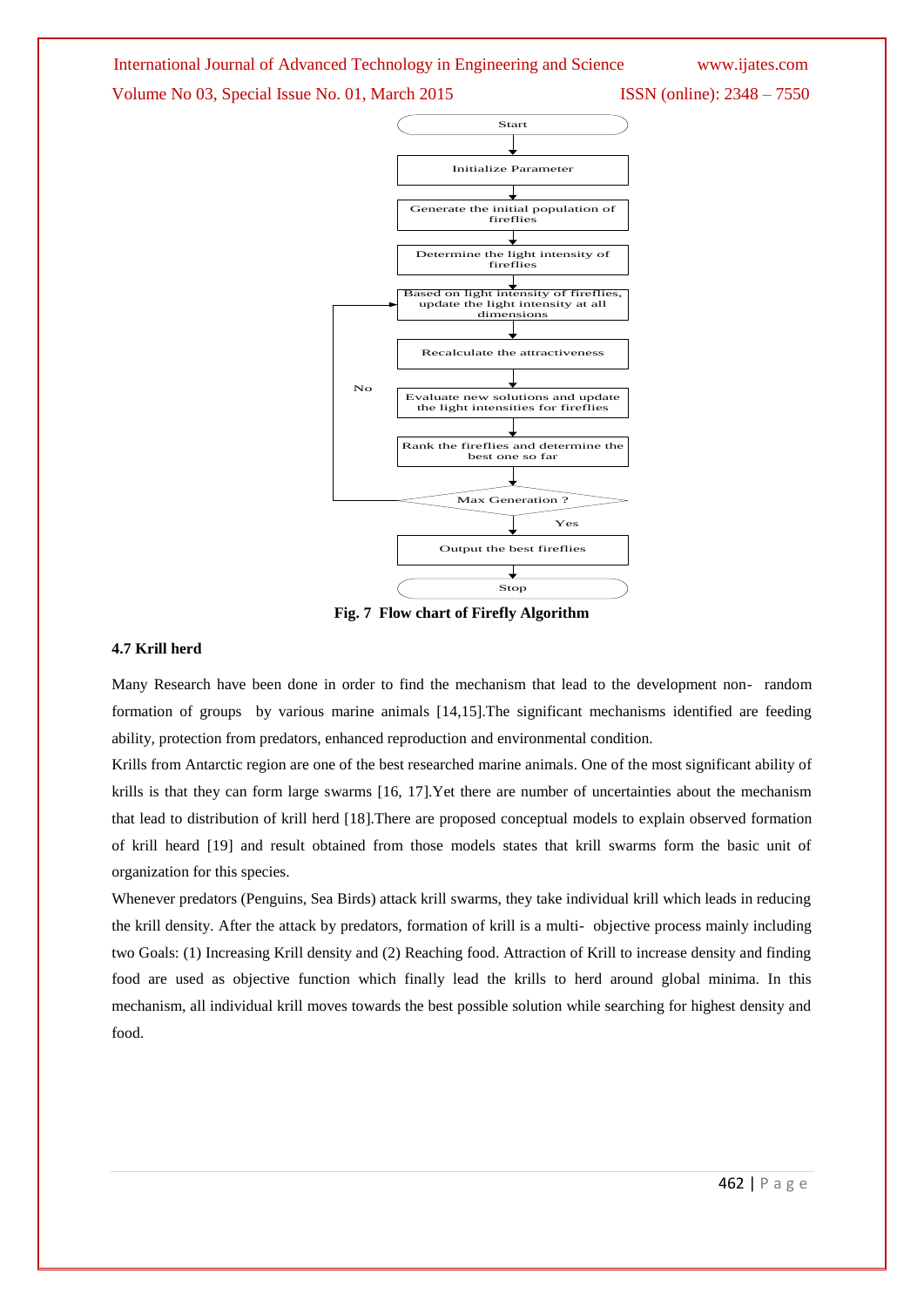International Journal of Advanced Technology in Engineering and Science [www.ijates.com](http://www.ijates.com/)

# Volume No 03, Special Issue No. 01, March 2015 ISSN (online): 2348 - 7550



|  | Fig. 8 Flow chart of Firefly Algorithm |  |  |
|--|----------------------------------------|--|--|
|--|----------------------------------------|--|--|

| S.No.                       | <b>Algorithm</b>                          | Principle                                                        | <b>Propounded By</b>              |
|-----------------------------|-------------------------------------------|------------------------------------------------------------------|-----------------------------------|
| $\mathbf{1}$                | <b>Ant Colony</b>                         | foraging<br>works on<br>behaviour of the ant<br>for the food     | Dorigo                            |
| $\mathcal{D}_{\mathcal{L}}$ | <b>Artificial</b><br><b>Bee</b><br>Colony | foraging<br>works<br>on<br>behaviour of a honey<br>hee           | Karaboga<br>and<br><b>Basturk</b> |
| $\mathbf{3}$                | <b>Bacterial</b><br><b>Foraging</b>       | works on behaviour<br>of bacteria                                | Passino                           |
| $\overline{\mathcal{L}}$    | <b>Bat Algorithm</b>                      | works<br>on<br>echolocation<br>behaviour<br>of<br>microbats      | Yang                              |
| 5                           | <b>Cuckoo Search</b>                      | breeding<br>works<br>on<br>behaviour<br>of<br>a<br>cuckoos       | Yang and Deb                      |
| 6                           | <b>Firefly Algorithm</b>                  | works<br>lighting<br>on<br>behaviour of firefly                  | Yang                              |
| $\tau$                      | <b>Krill Herd</b>                         | works<br>herding<br>on<br>behaviour<br>of<br>krill<br>individual | Gandomi<br>and<br>Alavi           |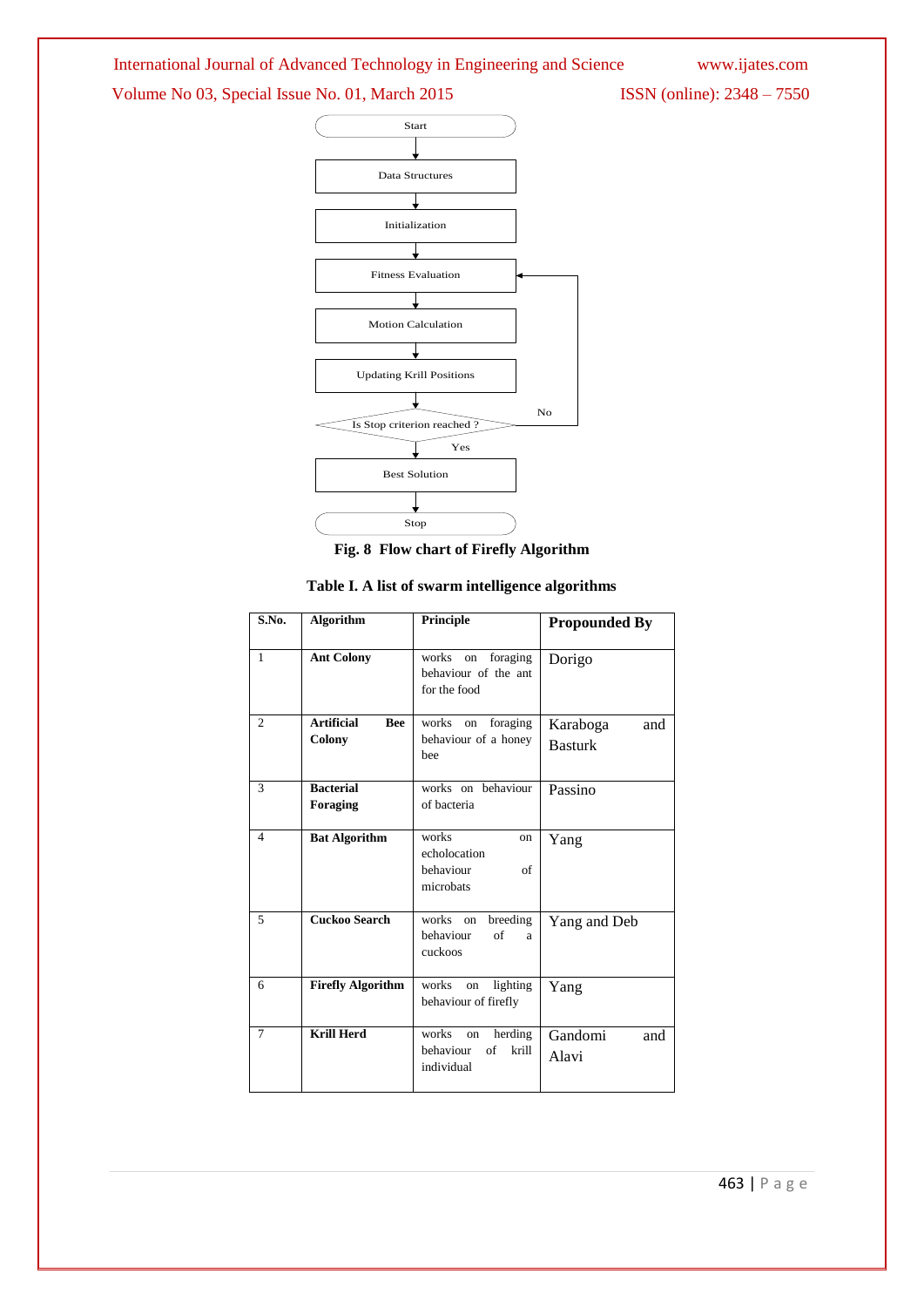Nature inspired algorithms are going to be a new revolution in the field of computer science, transportation engineering, mechanical engineering, management and so on. The scope of this area is really vast since as compared to nature, computer science problems are only a subset, opening a new era in next generation computing, modelling and algorithm engineering. This paper provides an overview of a range of nature inspired swarm Intelligence based optimization techniques. Generally speaking, almost all of the SI algorithms perform with heuristic population-based search procedures that incorporate random variation and selection. It has been witnessed that the applications and growth of natural computing in the last years is very drastic and has been applied to numerous optimization problems in computer networks, control systems, bioinformatics, data mining, game theory, music, biometrics, power systems, image processing, industry and engineering, parallel and distributed computing, robotics, economics and finance, forecasting problems, applications involving the security of information systems etc. Nature inspired computing still has much room to grow since this research community is quite young. There still remain significantly challenging tasks for the research community to address for the realization of many existing and most of the emerging areas in technology.

## **REFERENCES**

- [1]. Iztok Fister Jr., Xin-She Yang, Iztok Fister, Janez Brest, Dušan FisterBbb(2013), A Brief Review of Nature-Inspired Algorithms for Optimization, Elektrotehni\v{s}ki vestnik, 80(3), 2013
- [2] X.S. Yang, Nature-Inspired Metaheuristic Algorithms, 2008.
- [3] Xin-She Yang.: A New Metaheuristic Bat-Inspired Algorithm. Nature Inspired Cooperative Strategies for Optimization (NICSO 2010). Studies in Computational Intelligence Vol. 284 (2010) 65-74.
- [4] Karaboga, D. Artificial Bee Colony Algorithm. Scholarpedia 2010,5,6915.Availableonline : http://www.scholarpedia.org/article/Artificial\_bee\_colony\_algorithm/ (accessed on 27 May 2011).
- [5] Chaotic Bee Swarm Optimization Algorithm for Path Planning of Mobile Robots Jiann-Horng Lin and Li-Ren Huang Department of Information Management I-Shou University, Taiwan 2009
- [6] An Effective Refinement Artificial Bee Colony Optimization Algorithm Based On Chaotic Search and Application for PID Control Tuning Gaowei YAN †, Chuangqin LI College of Information Engineering, Taiyuan University of Technology, Taiyuan, 030024, China
- [7] Artificial bee colony (abc), harmony search and bees algorithms on Numerical optimization D. Karaboga, b. Akay Erciyes University, the dept. Of computer engineering, 38039, melikgazi, kayseri, turkiye
- [8] Elitist artificial bee colony For constrained real-parameter optimization Efr´en mezura-montes member, ieee and ramiro ernesto velez-koeppel
- [9] M. Marinaki, Y. Marinakis, and C. Zopounidis, "Honey bees mating optimization algorithm for financial classification problems," Appl. Soft Comput., vol. 10, pp. 806-812, 2010.
- [10] Y. Marinakis, M. Marinaki, and G. Dounias, "Honey bees mating optimization algorithm for large scale vehicle routing problems," Nat. Comput., vol. 9, pp. 5-27, 2010.
- [11] X S Yang and S Deb, Cuckoo Search Via Lévy Flights, IEEE World Congress on Nature & Biologically Inspired Computing (NaBIC 09), 2009, p. 210–214.